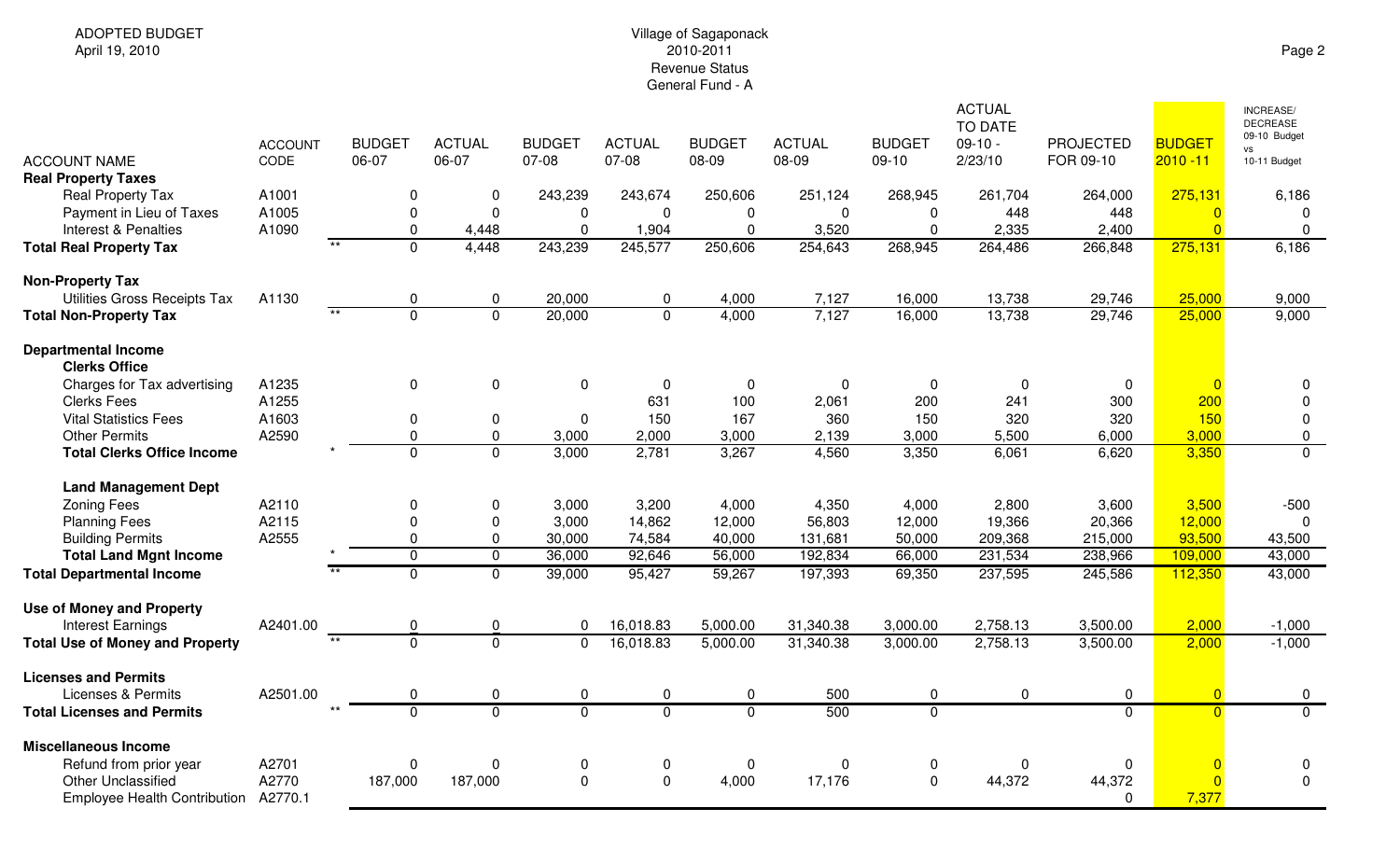| <b>ADOPTED BUDGET</b><br>April 19, 2010 |         |       |         |          |             |         | Village of Sagaponack<br>2010-2011<br><b>Revenue Status</b><br>General Fund - A |         |             |          |             |         | Page 3    |
|-----------------------------------------|---------|-------|---------|----------|-------------|---------|---------------------------------------------------------------------------------|---------|-------------|----------|-------------|---------|-----------|
| <b>Total Miscellaneous Income</b>       |         | $***$ | 187,000 | 187,000  | $\mathbf 0$ |         | 4,000                                                                           | 17,176  | 0           | 44,372   | 44,372      | 7,377   | 0         |
| <b>State Aid</b>                        |         |       |         |          |             |         |                                                                                 |         |             |          |             |         |           |
| State Aid Per Capita                    | A3001   |       | 0       | 0        | $\mathbf 0$ |         | $\mathbf{0}$                                                                    |         | $\mathbf 0$ | $\Omega$ | $\mathbf 0$ |         |           |
| Mortgage Tax                            | A3005   |       | 189,000 | 126,140  | 200,000     | 477,133 | 230,000                                                                         | 317,620 | 191,500     | 193,084  | 193,084     | 135,000 | $-56,500$ |
| <b>Total State Aid</b>                  |         | $***$ | 189,000 | 126,140  | 200,000     | 477,133 | 230,000                                                                         | 317,620 | 191,500     | 193,084  | 193,084     | 135,000 | $-56,500$ |
| <b>Other Financing Sources</b>          |         |       |         |          |             |         |                                                                                 |         |             |          |             |         |           |
| Appropriated Fund Balance               | A3999.9 |       |         | $\Omega$ | 0           |         |                                                                                 |         | 0           | $\Omega$ | $\mathbf 0$ | 100,000 | 100,000   |
| <b>Total Other Financing Sources</b>    |         | $***$ |         |          | 0           |         |                                                                                 |         |             | 0        | $\mathbf 0$ | 100,000 | 100,000   |
| <b>TOTAL INCOME</b>                     |         | $***$ | 376,000 | 317,588  | 502,239     | 834,156 | 552,873                                                                         | 825,800 | 548,795     | 756,033  | 783,136     | 656,858 | 100,686   |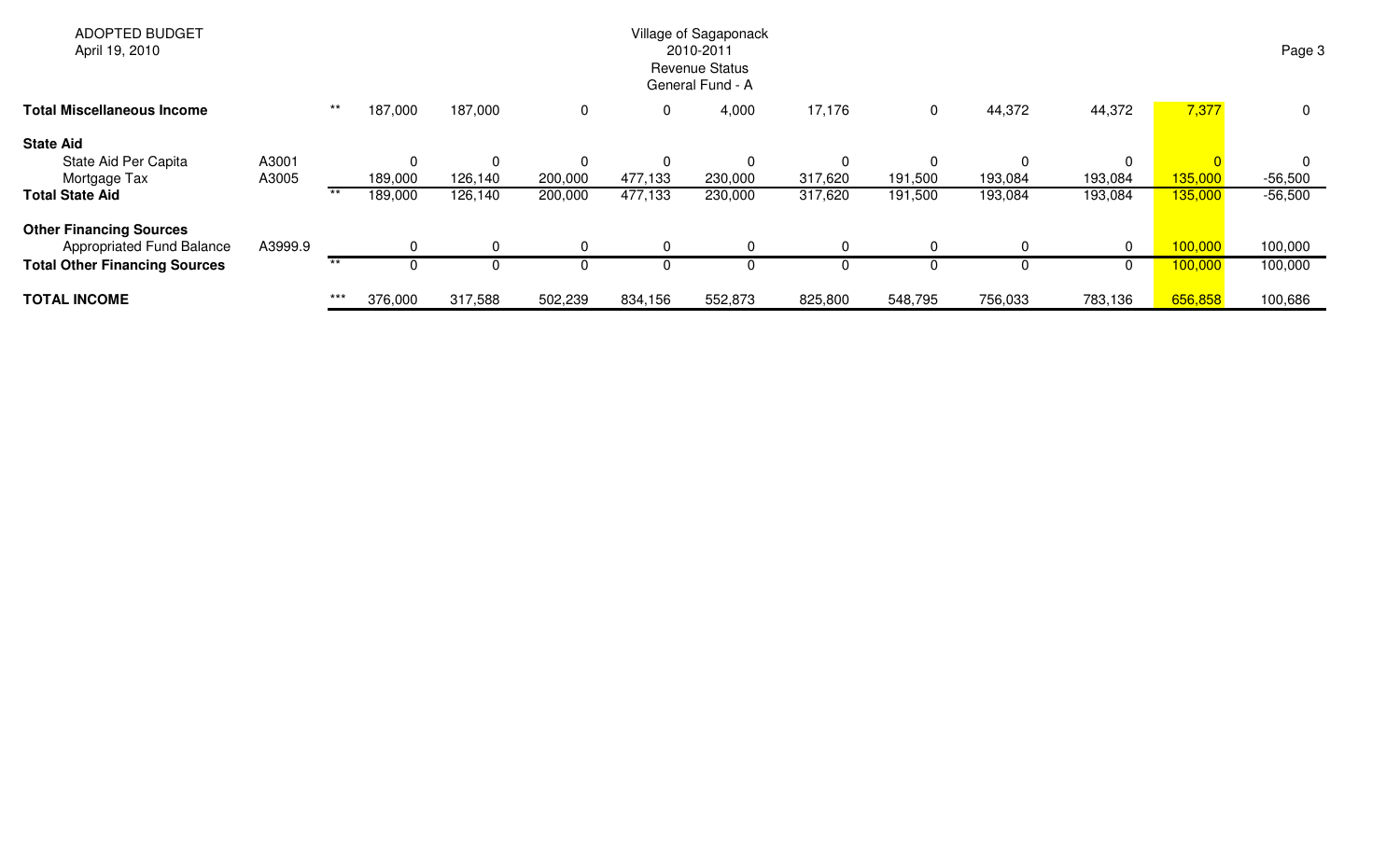| <b>ACCOUNT NAME</b>                  | <b>ACCOUNT</b><br>CODE | <b>BUDGET</b><br>06-07   | <b>ACTUAL</b><br>06-07 | <b>BUDGET</b><br>07-08 | <b>ACTUAL</b><br>$07-08$ | <b>BUDGET</b><br>08-09 | <b>ACTUAL</b><br>08-09 | <b>BUDGET</b><br>$09-10$ | <b>ACTUAL</b><br><b>TO DATE</b><br>$09-10 -$<br>2/23/10 | PROJEC<br><b>TION</b><br><b>FOR 09-</b><br>10 | <b>BUDGET</b><br>2010-11 | 2010-11<br>budget over<br>2009-10<br>INCREASE/<br><b>DECREASE</b> |
|--------------------------------------|------------------------|--------------------------|------------------------|------------------------|--------------------------|------------------------|------------------------|--------------------------|---------------------------------------------------------|-----------------------------------------------|--------------------------|-------------------------------------------------------------------|
| <b>Board of Trustees</b>             |                        |                          |                        |                        |                          |                        |                        |                          |                                                         |                                               |                          |                                                                   |
| <b>Board of Trustees</b>             |                        |                          |                        |                        |                          |                        |                        |                          |                                                         |                                               |                          |                                                                   |
| LEGISLATIVE CONTRACTUAL              | A1010.40               | $\Omega$                 | $\mathbf 0$            | 0                      | 1,600                    | $\mathbf 0$            | 0                      | 0                        | $\Omega$                                                | $\mathbf 0$                                   |                          | $\Omega$                                                          |
| <b>SUPPLIES</b>                      | A1010.43               | $\Omega$                 | $\Omega$               | $\mathbf 0$            | $\Omega$                 | $\Omega$               | $\overline{0}$         | $\mathbf 0$              | $\Omega$                                                | $\mathbf 0$                                   | $\Omega$                 | $\mathbf 0$                                                       |
| LEGISLATIVE CODIFICATION             | A1010.44               | $\Omega$                 | 6,328                  | 9,492                  | 8,661                    | $\mathbf 0$            | 0                      | 0                        | 0                                                       | 0                                             | $\overline{0}$           | $\mathbf 0$                                                       |
| CONFERENCES/TRAINING                 | A1010.411              | $\Omega$                 | $\Omega$               | 1,000                  | 0                        | 1,000                  | $\mathbf 0$            | $\mathbf 0$              | $\mathbf 0$                                             | $\overline{0}$                                | $\overline{0}$           | $\mathbf 0$                                                       |
| <b>Total Board of Trustees</b>       |                        | 0                        | 6,328                  | 10,492                 | 10,261                   | 1,000                  | $\Omega$               | $\mathbf 0$              | $\mathbf 0$                                             | $\mathbf 0$                                   | $\overline{0}$           | $\overline{0}$                                                    |
| <b>Total Board of Trustees</b>       |                        | $**$<br>$\mathbf 0$      | 6,328                  | 10,492                 | 10,261                   | 1,000                  | $\mathbf 0$            | $\mathbf 0$              | $\mathbf 0$                                             | $\mathbf{0}$                                  | $\overline{0}$           | $\overline{0}$                                                    |
| <b>Executive</b>                     |                        |                          |                        |                        |                          |                        |                        |                          |                                                         |                                               |                          |                                                                   |
| Mayor                                |                        |                          |                        |                        |                          |                        |                        |                          |                                                         |                                               |                          |                                                                   |
| <b>CONTRACTUAL &amp; MISC</b>        | A1210.40               | 0                        | $\mathbf 0$            | $\mathbf 0$            | $\pmb{0}$                | $\mathbf 0$            | $\mathbf 0$            | 0                        | 0                                                       | $\mathbf 0$                                   |                          | 0                                                                 |
| <b>OTHER EXPENSES</b>                | A1210.41               |                          |                        |                        |                          |                        |                        | $\pmb{0}$                | 1,120                                                   | 1,120                                         | $\overline{0}$           | $\mathbf 0$                                                       |
| CONFERENCES/TRAINING                 | A1210.411              | 0                        | $\mathbf 0$            | $\mathbf 0$            | 0                        | $\pmb{0}$              | 0                      | $\mathbf 0$              | 0                                                       | $\mathbf 0$                                   | $\overline{0}$           | $\mathbf 0$                                                       |
| <b>Total Executive</b>               |                        | $***$<br>$\overline{0}$  | $\mathbf{0}$           | $\overline{0}$         | $\overline{0}$           | $\overline{0}$         | $\overline{0}$         | $\overline{0}$           | 1,120                                                   | 1,120                                         | $\overline{\mathbf{0}}$  | $\overline{0}$                                                    |
|                                      |                        |                          |                        |                        |                          |                        |                        |                          |                                                         |                                               |                          |                                                                   |
| <b>Finance</b>                       |                        |                          |                        |                        |                          |                        |                        |                          |                                                         |                                               |                          |                                                                   |
| Auditing                             |                        |                          |                        |                        |                          |                        |                        |                          |                                                         |                                               |                          |                                                                   |
| <b>AUDITOR</b>                       | A1320.40               | 5,000                    | 2,750                  | 3,750                  | 3,250                    | 4,000                  | 4,950                  | 4,000                    | $\mathbf 0$                                             | 4,950                                         | 4,950                    | 950                                                               |
| Finance                              |                        |                          |                        |                        |                          |                        |                        |                          |                                                         |                                               |                          |                                                                   |
| CONTRACTUAL                          | A1325.40               | 0                        | 0                      | 0                      | 0                        | 0                      | 0                      | 0                        | 0                                                       | $\mathbf 0$                                   | $\overline{0}$           | 0                                                                 |
| <b>BOND ISSUE &amp; NOTE EXPENSE</b> | A1325.42               | $\Omega$                 | 0                      | $\mathbf 0$            | 0                        | $\mathbf 0$            | $\mathbf 0$            | 37,000                   | 21,555                                                  | 21,555                                        | $\overline{0}$           | $-37,000$                                                         |
| FINANCE ASSESSOR/DATA PROCESS        | A1355.40               | 3,000                    | $\Omega$               | 4,000                  | 3,697                    | 4,000                  | 3,697                  | 7,000                    | 10,026                                                  | 12,486                                        | 7,000                    | $\Omega$                                                          |
| <b>Total Finance</b>                 |                        | 8,000                    | 2,750                  | 7,750                  | 6,947                    | 8,000                  | 8,647                  | 48,000                   | 31,581                                                  | 38,991                                        | 11,950                   | $-36,050$                                                         |
| <b>Total Finance</b>                 |                        | $\overline{**}$<br>8,000 | 2,750                  | 7,750                  | 6,947                    | 8,000                  | 8,647                  | 48,000                   | 31,581                                                  | 38,991                                        | 11,950                   | $-36,050$                                                         |
| <b>Staff</b>                         |                        |                          |                        |                        |                          |                        |                        |                          |                                                         |                                               |                          |                                                                   |
| Clerk                                |                        |                          |                        |                        |                          |                        |                        |                          |                                                         |                                               |                          |                                                                   |
| PERSONAL SERVICES                    | A1410.10               | 36,400                   | 17,308                 | 61,441                 | 62,055                   | 100,000                | 95,350                 | 100000                   | 75,963                                                  | 101,550                                       | 110,560                  | 10,560                                                            |
| <b>EQUIPMENT</b>                     | A1410.20               | 2,000                    | 180                    | 3,500                  | 4,353                    | 3,500                  | 3,344                  | 3500                     | 2,011                                                   | 3,500                                         | 3,000                    | $-500$                                                            |
| CONTRACTUAL                          | A1410.11               | $\Omega$                 | 458                    | $\Omega$               | 2,186                    | 300                    | 809                    | $\mathbf 0$              | $\Omega$                                                | $\mathbf{0}$                                  | $\overline{0}$           | $\mathbf 0$                                                       |
| <b>TELEPHONE</b>                     | A1410.41               | 3,600                    | 1,258                  | 1,678                  | 1,979                    | 2,040                  | 1,991                  | 2000                     | 866                                                     | 1,400                                         | 1,500                    | $-500$                                                            |
| <b>POSTAGE</b>                       | A1410.42               | 2,200                    | 114                    | 3,000                  | 993                      | 2,000                  | 645                    | 1000                     | 377                                                     | 650                                           | 800                      | $-200$                                                            |
| <b>COPIER</b>                        | A1410.43               | $\Omega$                 | 0                      | 2,760                  | 721                      | 2,500                  | 403                    | 4840                     | 3,840                                                   | 3,840                                         | 3,500                    | $-1,340$                                                          |
| PETTY CASH                           | A1410.44               |                          |                        |                        |                          | $\Omega$               | $\mathbf{0}$           | $\Omega$                 | 300                                                     | 450                                           | 450                      | 450                                                               |
|                                      |                        |                          |                        |                        |                          |                        |                        |                          |                                                         |                                               |                          |                                                                   |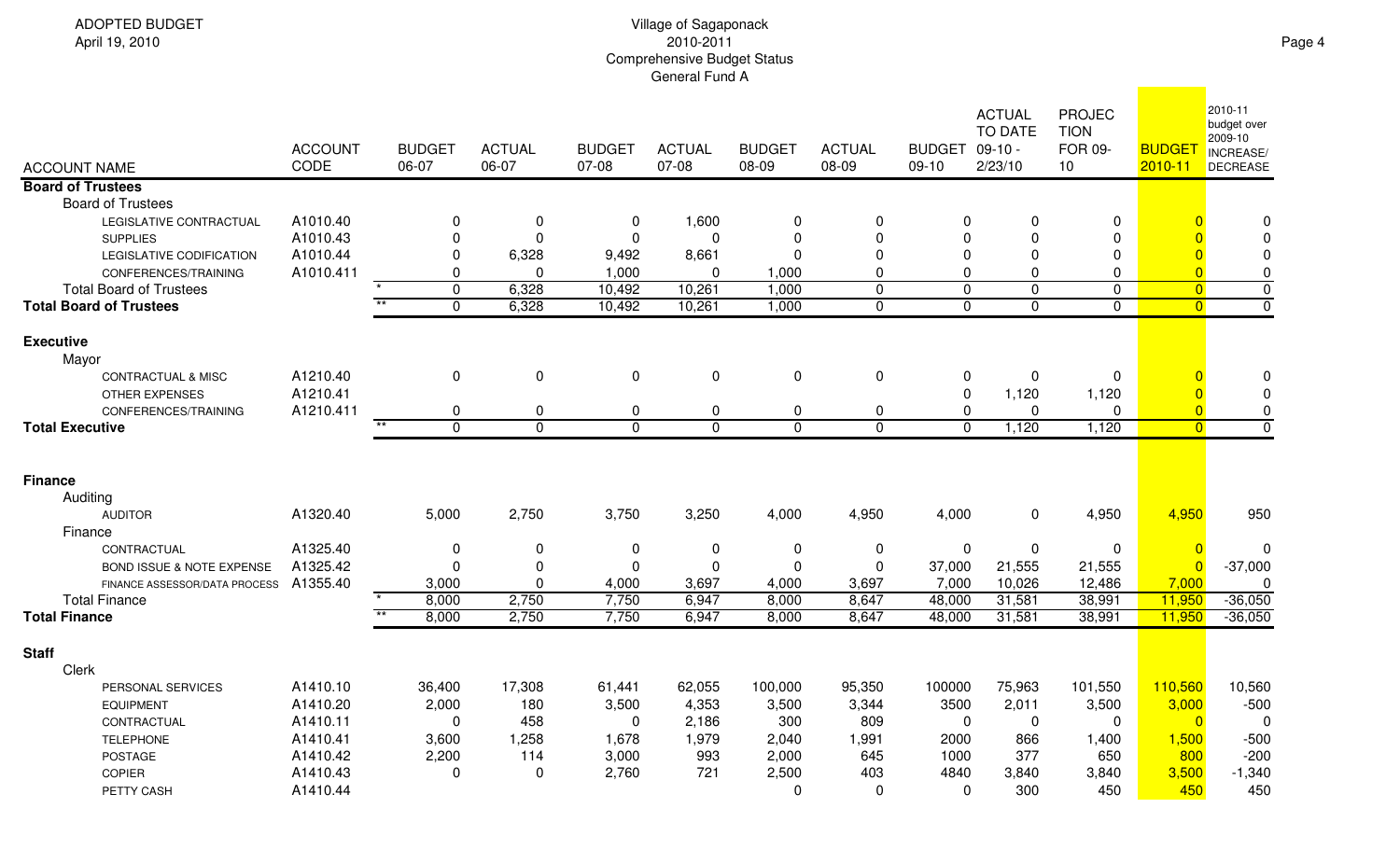|                                       |                |                 |               |                |                |                |                |               | <b>ACTUAL</b><br><b>TO DATE</b> | <b>PROJEC</b><br><b>TION</b> |                | 2010-11<br>budget over |
|---------------------------------------|----------------|-----------------|---------------|----------------|----------------|----------------|----------------|---------------|---------------------------------|------------------------------|----------------|------------------------|
|                                       | <b>ACCOUNT</b> | <b>BUDGET</b>   | <b>ACTUAL</b> | <b>BUDGET</b>  | <b>ACTUAL</b>  | <b>BUDGET</b>  | <b>ACTUAL</b>  | <b>BUDGET</b> | $09-10 -$                       | FOR 09-                      | <b>BUDGET</b>  | 2009-10<br>INCREASE/   |
| <b>ACCOUNT NAME</b>                   | CODE           | 06-07           | 06-07         | 07-08          | 07-08          | 08-09          | 08-09          | $09-10$       | 2/23/09                         | 10                           | $2010 - 11$    | <b>DECREASE</b>        |
| <b>RECORDS MANAGEMENT</b>             | A1410.45       | $\overline{0}$  | $\mathbf 0$   | $\overline{0}$ | $\overline{0}$ | $\overline{0}$ | $\overline{0}$ | 1000          | $\overline{0}$                  | 1,000                        | 1,000          | $\overline{0}$         |
| OFFICE SUPPLIES                       | A1410.46       | 3,000           | 1,764         | 5,000          | 3,571          | 5,500          | 3,965          | 3500          | 2,199                           | 3,300                        | 3,000          | $-500$                 |
| <b>WEBSITE</b>                        | A1410.47       | 4,000           | 2,600         | 420            | 190            | 423            | 580            | 1000          | $\Omega$                        | 600                          | 600            | $-400$                 |
| CODE BOOKS                            | A1410.48       | $\Omega$        | 0             | $\Omega$       | 1,450          | 2,000          | 3,534          | 4,500         | 3,216                           | 4,500                        | 4,000          | $-500$                 |
| LEGAL ADVERTISING & PRINTING A1410.49 |                | $\Omega$        | 800           | 7,000          | 6,479          | 7,000          | 1,881          | 3,000         | 1,842                           | 2,800                        | 3,000          | $\mathbf 0$            |
| CONFERENCES/TRAINING                  | A1410.411      | $\Omega$        | $\Omega$      | 2,000          | $\Omega$       | 2,000          | 30             | 2,000         | 245                             | 1,000                        | 1,000          | $-1,000$               |
| <b>Total Clerk</b>                    |                | 51,200          | 24,481        | 86,798         | 83,979         | 127,263        | 112,533        | 126,340       | 90,859                          | 124,590                      | 132,410        | 6,070                  |
| Legal                                 |                |                 |               |                |                |                |                |               |                                 |                              |                |                        |
| <b>COUNSEL RETAINER</b>               | A1420.41       | 0               | 0             | $\mathbf 0$    | 0              | 0              | $\mathbf 0$    | $\mathbf 0$   | 0                               | 0                            | $\overline{0}$ | $\mathbf 0$            |
| <b>COUNSEL NON-RETAINER</b>           | A1420.42       | 12,000          | 32,098        | 50,000         | 42,397         | 50,000         | 27,038         | 42,000        | 14,545                          | 35,000                       | 35,000         | $-7,000$               |
| <b>Total Legal</b>                    |                | 12,000          | 32,098        | 50,000         | 42,397         | 50,000         | 27,038         | 42,000        | 14,545                          | 35,000                       | 35,000         | $-7,000$               |
| Engineer                              |                |                 |               |                |                |                |                |               |                                 |                              |                |                        |
| CONTRACTUAL                           | A1440.44       | 0               | 0             | $\mathbf 0$    | 1,050          | 10,000         | 2,084          | 10,000        | 5,764                           | 9,000                        | 13,000         | 3,000                  |
| <b>Total Engineer</b>                 |                | $\overline{0}$  | $\Omega$      | $\mathbf 0$    | 1,050          | 10,000         | 2,084          | 10,000        | 5,764                           | 9,000                        | 13,000         | 3,000                  |
| Elections                             |                |                 |               |                |                |                |                |               |                                 |                              |                |                        |
| <b>ELECTION SUPPLIES</b>              | A1450.41       | 1,500           | 293           | 1,500          | 249            | 750            | 385            | 400           | 300                             | 300                          | 300            | $-100$                 |
| ELECTION CONTRACT EXPENSE             | A1450.44       | $\mathbf{0}$    | 0             | $\Omega$       | 0              | 0              | 300            | 100           | 27                              | 27                           | 100            | $\boldsymbol{0}$       |
| <b>Total Elections</b>                |                | 1,500           | 293           | 1,500          | 249            | 750            | 685            | 500           | 327                             | 327                          | 400            | $-100$                 |
| <b>Total Staff</b>                    |                | $**$<br>64,700  | 56,872        | 138,298        | 127,674        | 188,013        | 142,340        | 178,840       | 111,495                         | 168,917                      | 180,810        | 1,970                  |
| <b>Buildings</b>                      |                |                 |               |                |                |                |                |               |                                 |                              |                |                        |
| Village Hall                          |                |                 |               |                |                |                |                |               |                                 |                              |                |                        |
| <b>RENT</b>                           | A1620.04       | 20,500          | 21,000        | 24,200         | 24,240         | 27,000         | 22,440         | $\mathbf 0$   | $\mathbf 0$                     | 0                            | $\overline{0}$ | $\mathbf 0$            |
| <b>UTILITIES</b>                      | A1620.05       | 3,140           | 1,489         | 2,520          | 1,131          | 2,000          | 3,373          | 6,000         | 1,964                           | 4,000                        | 5,000          | $-1,000$               |
| VILLAGE HALL IMPROVEMENTS             | A1620.20       |                 |               |                |                |                | 41,137         | $\mathbf 0$   | $\Omega$                        | $\Omega$                     | 50,000         | 50,000                 |
| <b>MAINTENANCE</b>                    | A1620.40       | $\pmb{0}$       | 0             | 2,840          | 1,707          | 2,500          | 12,439         | 15,000        | 8,322                           | 15,000                       | 10,000         | $-5,000$               |
| <b>SUPPLIES &amp; OTHER</b>           | A1620.41       | $\mathbf 0$     | 0             | 300            | 0              | 300            | 3,931          | 1,000         | 1,078                           | 1,078                        | 1,100          | 100                    |
| CONTRACTURAL                          | A1620.44       |                 |               |                |                |                | $\mathbf 0$    | 13,400        | 2,722                           | 8,000                        | 10,000         | $-3,400$               |
| <b>Total Buildings</b>                |                | 23,640          | 22,489        | 29,860         | 27,078         | 31,800         | 83,321         | 35,400        | 14,085                          | 28,078                       | 76,100         | 40,700                 |
| <b>Total Buildings</b>                |                | $+ +$<br>23,640 | 22,489        | 29,860         | 27,078         | 31,800         | 83,321         | 35,400        | 14,085                          | 28,078                       | 76,100         | 40,700                 |

**Special Items**

Insurance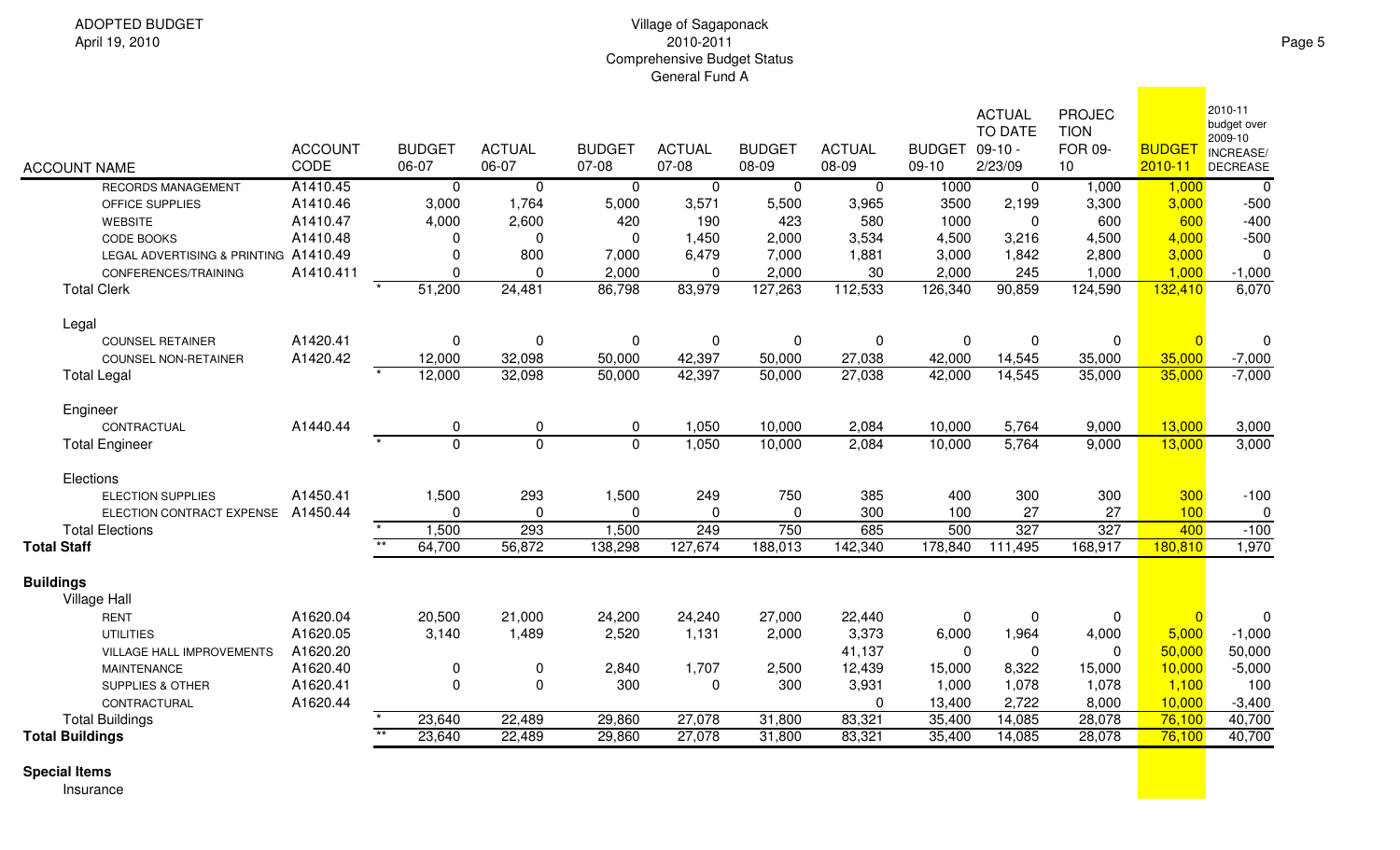|                                                                  |                |                          |                         |               |               |               |               |               |                | <b>ACTUAL</b><br><b>TO DATE</b> | <b>PROJEC</b><br><b>TION</b> |                | 2010-11<br>budget over |
|------------------------------------------------------------------|----------------|--------------------------|-------------------------|---------------|---------------|---------------|---------------|---------------|----------------|---------------------------------|------------------------------|----------------|------------------------|
|                                                                  | <b>ACCOUNT</b> |                          | <b>BUDGET</b>           | <b>ACTUAL</b> | <b>BUDGET</b> | <b>ACTUAL</b> | <b>BUDGET</b> | <b>ACTUAL</b> | <b>BUDGET</b>  | $09-10 -$                       | FOR 09-                      | <b>BUDGET</b>  | 2009-10<br>INCREASE/   |
| <b>ACCOUNT NAME</b>                                              | CODE           | 06-07                    |                         | 06-07         | 07-08         | 07-08         | 08-09         | 08-09         | $09-10$        | 2/23/10                         | 10                           | 2010-11        | DECREASE               |
| <b>GENERAL LIABILITY</b>                                         | A1910.00       |                          | 18,000                  | 4,019         | 9,000         | 5,051         | 5,100         | 2,853         | 8,173          | 8,504                           | 8,504                        | 9,000          | 827                    |
| PUBLIC OFFICIALS LIABILITY                                       | A1910.01       |                          | 0                       | 1,909         | 6,000         | 2,426         | 2,000         | 1,932         | 1,990          | 1,684                           | 1,684                        | 1,800          | $-190$                 |
| <b>MULTI PERIL</b>                                               | A1910.02       |                          | $\mathbf 0$             | 2,500         | 5,000         | 2,500         | 2,600         | 2,500         | 2,600          | 2,500                           | 2,500                        | 2,600          | $\mathbf 0$            |
| <b>COMMERCIAL UMBRELLA</b>                                       | A1910.03       |                          | $\Omega$                | 5,500         | 8,000         | 4,073         | 5,500         | 2,845         | 2,930          | 2,845                           | 2,845                        | 2,930          | $\mathbf 0$            |
| <b>Total Insurance</b>                                           |                |                          | 18,000                  | 13,928        | 28,000        | 14,050        | 15,200        | 10,130        | 15,693         | 15,532                          | 15,533                       | 16,330         | 637                    |
| <b>Association Dues</b>                                          |                |                          |                         |               |               |               |               |               |                |                                 |                              |                |                        |
| <b>MUNICIPAL DUES</b>                                            | A1920.04       |                          | 1,500                   | 50            | 1,500         | 1,184         | 1,500         | 1,387         | 1,500          | 1,776                           | 1,776                        | 1,800          | 300                    |
| <b>Total Association Dues</b>                                    |                |                          | 1,500                   | 50            | 1,500         | 1,184         | 1,500         | 1,387         | 1,500          | 1,776                           | 1,776                        | 1,800          | 300                    |
| Judgments & Claims                                               |                |                          |                         |               |               |               |               |               |                |                                 |                              |                |                        |
| <b>JUDGMENTS &amp; CLAIMS</b>                                    | A1930.00       |                          | 0                       | 0             | 0             | $\mathbf 0$   | 0             | $\mathbf 0$   | $\mathbf 0$    | $\mathbf 0$                     | $\mathbf 0$                  | $\overline{0}$ | 0                      |
| Total Judgment & Claims                                          |                |                          | $\overline{0}$          | $\Omega$      | $\mathbf{0}$  | $\mathbf{0}$  | $\Omega$      | $\Omega$      | $\Omega$       | $\mathbf 0$                     | $\mathbf{0}$                 | $\Omega$       | $\overline{0}$         |
| Taxes & Assessment on Real Prop<br><b>TAXES ON REAL PROPERTY</b> | A1950.00       |                          |                         |               |               |               |               |               | $\mathbf 0$    | 60                              | 60                           | $\overline{0}$ |                        |
| Total Taxes & Assess on Real Prop                                |                |                          |                         |               |               |               |               |               | $\overline{0}$ | 60                              | 60                           | $\overline{0}$ | $\frac{0}{0}$          |
| Contingency                                                      |                |                          |                         |               |               |               |               |               |                |                                 |                              |                |                        |
| <b>CONTINGENCY</b>                                               | A1990.40       |                          | 12,000                  | 0             | 45,000        | $\mathbf 0$   | 45,000        | $\Omega$      | 45,000         | 0                               | $\mathbf 0$                  | 30,000         | $-15,000$              |
| <b>Total Contingency</b>                                         |                | $\overline{\phantom{a}}$ | 12,000                  | $\mathbf 0$   | 45,000        | $\mathbf 0$   | 45,000        | $\mathbf 0$   | 45,000         | $\mathbf 0$                     | $\mathbf{0}$                 | 30,000         | $-15,000$              |
| <b>Total Special Items</b>                                       |                | $\star\star$             | 31,500                  | 13,978        | 74,500        | 15,234        | 61,700        | 11,517        | 62,193         | 17,368                          | 17,309                       | 48,130         | $-14,063$              |
| <b>Safety Inspection</b>                                         |                |                          |                         |               |               |               |               |               |                |                                 |                              |                |                        |
| <b>Building Department</b>                                       |                |                          |                         |               |               |               |               |               |                |                                 |                              |                |                        |
| <b>BUILDING INSPECTOR</b>                                        | A3620.10       |                          | 0                       | 0             | 37,500        | 34,223        | 44,460        | 45,630        | 45,630         | 33,345                          | 45,630                       | 46,999         | 1,369                  |
| CODE ENFORCEMENT OFFICER                                         | A3620.41       |                          | $\overline{0}$          | $\mathbf 0$   | 16,000        | $\mathbf{0}$  | $\mathbf{0}$  | $\Omega$      | $\pmb{0}$      | $\mathbf{0}$                    | $\mathbf 0$                  | $\overline{0}$ | $\mathbf 0$            |
| <b>EQUIPMENT</b>                                                 | A3620.20       |                          | $\mathbf 0$             | 0             | 5,900         | 2,034         | 4,000         | 1,638         | 2,000          | 2,000                           | 2,000                        | 1,000          | $-1,000$               |
| <b>SUPPLIES</b>                                                  | A3620.40       |                          | $\mathbf 0$             | 0             | 4,500         | 1,536         | 3,000         | 1,141         | 2,500          | 1,733                           | 2,000                        | 2,000          | $-500$                 |
| CONTRACTUAL                                                      | A3620.44       |                          |                         |               | $\Omega$      | 507           | 1,000         | 1,549         | 2,400          | 250                             | 1,000                        | 2,400          | $\mathbf 0$            |
| <b>Total Building Department</b>                                 |                |                          | $\pmb{0}$               | 0             | 63,900        | 38,299        | 52,460        | 49,957        | 52,530         | 37,328                          | 50,630                       | 52,399         | $-131$                 |
| <b>Total Safety Inspection</b>                                   |                | $\overline{\ast}$        | $\overline{\mathbf{0}}$ | $\bf{0}$      | 63,900        | 38,299        | 52,460        | 49,957        | 52,530         | 37,328                          | 50,630                       | 52,399         | $-131$                 |
| <b>Registrar of Vital Statistics</b>                             |                |                          |                         |               |               |               |               |               |                |                                 |                              |                |                        |
| <b>Registrar of Vital Statistics</b>                             |                |                          |                         |               |               |               |               |               |                |                                 |                              |                |                        |
| <b>SUPPLIES &amp; OTHER</b>                                      | A4020.10       |                          | 0                       | 0             | 100           | 0             | 100           | 0             | 100            | 0                               | 50                           | 100            | 0                      |

**Contract Contract**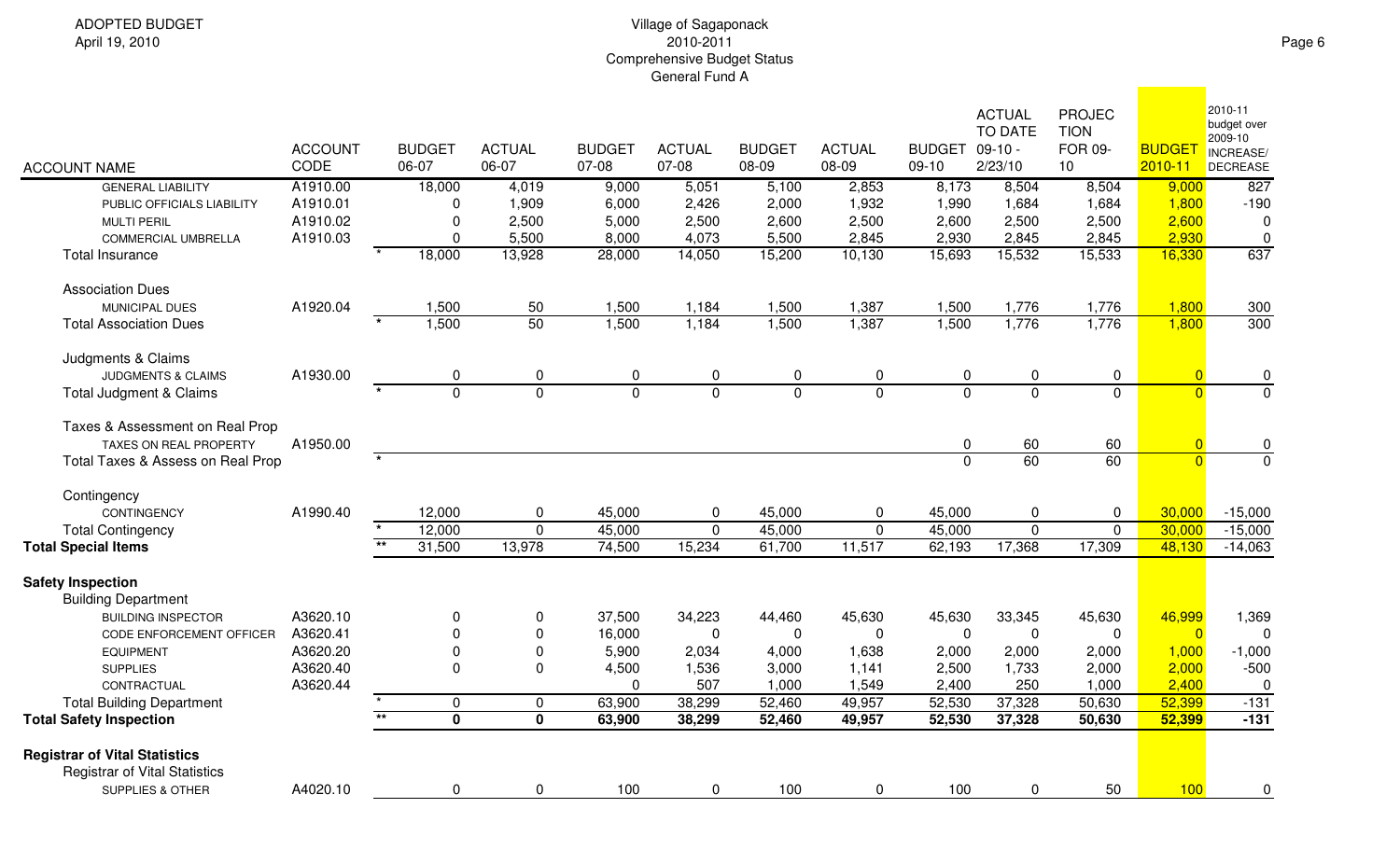| <b>ACCOUNT NAME</b>                                  | <b>ACCOUNT</b><br>CODE |                 | <b>BUDGET</b><br>06-07 | <b>ACTUAL</b><br>06-07 | <b>BUDGET</b><br>07-08 | <b>ACTUAL</b><br>07-08 | <b>BUDGET</b><br>08-09 | <b>ACTUAL</b><br>08-09 | BUDGET 09-10 -<br>$09-10$ | <b>ACTUAL</b><br>TO DATE<br>2/23/10 | <b>PROJEC</b><br><b>TION</b><br>FOR 09-<br>109 | <b>BUDGET</b><br>$2010 - 11$ | 2010-11<br>budget over<br>2009-10<br>INCREASE/<br><b>DECREASE</b> |
|------------------------------------------------------|------------------------|-----------------|------------------------|------------------------|------------------------|------------------------|------------------------|------------------------|---------------------------|-------------------------------------|------------------------------------------------|------------------------------|-------------------------------------------------------------------|
| <b>Total Registrar of Vital Statistics</b>           |                        |                 | 0                      | 0                      | 100                    | $\mathbf 0$            | 100                    | $\mathbf 0$            | 100                       | 0                                   | 50                                             | 100                          | $\overline{0}$                                                    |
| <b>Total Registrar of Vital Statistics</b>           |                        | $**$            | $\overline{0}$         | $\overline{0}$         | 100                    | $\overline{0}$         | 100                    | $\overline{0}$         | 100                       | $\overline{0}$                      | 50                                             | 100                          | $\overline{0}$                                                    |
| <b>Highway Department</b><br><b>Road Maintenance</b> |                        |                 |                        |                        |                        |                        |                        |                        |                           |                                     |                                                |                              |                                                                   |
| STREETS- CAPITAL EXPENSE                             | A5110.20               |                 | 0                      | 0                      | 100,000                | $\mathbf 0$            | 100,000                | 100,000                | 0                         | 0                                   | 0                                              | $\Omega$                     | $\mathbf 0$                                                       |
| <b>SUPPLIES &amp; OTHER</b>                          | A5110.40               |                 | $\mathbf 0$            | 0                      | 1,200                  | 0                      | 1,200                  | $\mathbf 0$            | 1,200                     | 4,575                               | 4,575                                          | 3,000                        | 1,800                                                             |
| <b>DRAINAGE</b>                                      | A5110.43               |                 | $\mathbf 0$            | 0                      | 0                      | 0                      | 30,000                 | $\overline{0}$         | 30,000                    | 14,550                              | 14,550                                         | $\overline{0}$               | $-30,000$                                                         |
| CONCRETE/SIDEWALKS                                   | A5110.44               |                 | $\mathbf 0$            | 0                      | 30,000                 | 25,200                 | 0                      | $\mathbf 0$            | $\mathbf 0$               | 0                                   | 0                                              | $\overline{0}$               | $\Omega$                                                          |
| <b>Total Road Maintenance</b>                        |                        |                 | $\mathbf 0$            | $\Omega$               | 131,200                | 25,200                 | 131,200                | 100,000                | 31,200                    | 19,125                              | 19,125                                         | 3,000                        | $-28,200$                                                         |
| <b>Total Highway Department</b>                      |                        | $***$           | $\overline{0}$         | 0                      | 131,200                | 25,200                 | 131,200                | 100,000                | 31,200                    | 19,125                              | 19,125                                         | 3,000                        | $-28,200$                                                         |
| <b>Land Use &amp; Environment</b><br>Zoning          | A8010.40               |                 |                        | 16,861                 |                        | 5,333                  |                        | 3,092                  | 5,000                     | 2,242                               | 3,400                                          | 5,000                        |                                                                   |
| CONTRACTUAL                                          | A8010.42               |                 | 0                      |                        | 6,000                  |                        | 9,000                  |                        |                           |                                     |                                                |                              | $\mathbf 0$                                                       |
| LEGAL                                                |                        |                 | $\mathbf 0$            | 0                      | 6,000                  | 4,350                  | 9,000                  | 6,750                  | 6,000                     | 5,850                               | 7,000                                          | 7,000                        | 1,000                                                             |
| MISC.                                                | A8010.20               |                 | $\mathbf 0$            | $\Omega$               | 300                    | 88                     | 300                    | $\mathbf 0$            | $\pmb{0}$                 | 285                                 | 285                                            | 300                          | 300                                                               |
| <b>Total Zoning</b>                                  |                        |                 | $\mathbf 0$            | 16,861                 | 12,300                 | 9,771                  | 18,300                 | 9,842                  | 11,000                    | 8,377                               | 10,685                                         | 12,300                       | 1,300                                                             |
| Planning                                             |                        |                 |                        |                        |                        |                        |                        |                        |                           |                                     |                                                |                              |                                                                   |
| <b>Planning Contractural</b>                         | A8020.40               |                 | $\pmb{0}$              | 0                      | 6,000                  | 16,779                 | 18,000                 | 21,808                 | 5,000                     | 7,779                               | 11,669                                         | 10,000                       | 5,000                                                             |
| LEGAL                                                | A8020.42               |                 | $\pmb{0}$              | 0                      | 6,000                  | 7,676                  | 11,000                 | 13,838                 | 12,000                    | 5,138                               | 13,670                                         | 12,000                       | $\mathbf 0$                                                       |
| <b>Engineering Contractural</b>                      | A8020.44               |                 |                        |                        |                        |                        |                        | 4,875                  | 0                         | 4,382                               | 6,500                                          | 6,500                        | 6,500                                                             |
| MISC.                                                | A8020.20               |                 | 0                      | 0                      | 300                    | 88                     | 300                    | $\mathbf{0}$           | $\mathbf 0$               | 95                                  | 95                                             | 300                          | 300                                                               |
| <b>Total Planning</b>                                |                        |                 | $\mathbf 0$            | $\overline{0}$         | 12,300                 | 24,543                 | 29,300                 | 40,520                 | 17,000                    | 17,394                              | 31,933                                         | 28,800                       | 11,800                                                            |
| <b>AHRB</b>                                          |                        |                 |                        |                        |                        |                        |                        |                        |                           |                                     |                                                |                              |                                                                   |
| CONTRACTUAL                                          | A8030.40               |                 | 0                      | 0                      | $\mathbf 0$            | 0                      | 0                      | $\mathbf 0$            | $\mathbf 0$               | $\mathbf 0$                         | 0                                              | $\overline{0}$               | $\mathbf 0$                                                       |
| LEGAL                                                | A8030.42               |                 | 0                      | 0                      | $\mathbf 0$            | 0                      | 0                      | $\mathbf 0$            | 4,000                     | 3,488                               | 4,000                                          | 4,000                        | $\boldsymbol{0}$                                                  |
| MISC.                                                | A8030.20               |                 | 0                      | 0                      | $\mathbf 0$            | 0                      | $\pmb{0}$              | $\mathbf 0$            | $\mathbf 0$               | $\mathbf 0$                         | $\mathbf 0$                                    | $\overline{0}$               | $\pmb{0}$                                                         |
| <b>Total AHRB</b>                                    |                        | $\star$         | $\overline{0}$         | $\mathbf{0}$           | $\mathbf 0$            | $\overline{0}$         | $\overline{0}$         | $\overline{0}$         | 4,000                     | 3,488                               | 4,000                                          | 4,000                        | $\overline{0}$                                                    |
| <b>Total Land Use &amp; Environmental</b>            |                        | $\overline{**}$ | $\mathbf 0$            | 16,861                 | 24,600                 | 34,314                 | 47,600                 | 50,362                 | 32,000                    | 29,258                              | 42,618                                         | 45,100                       | 13,100                                                            |
|                                                      |                        |                 |                        |                        |                        |                        |                        |                        |                           |                                     |                                                |                              |                                                                   |
| <b>Employee Benefits</b>                             |                        |                 |                        |                        |                        |                        |                        |                        |                           |                                     |                                                |                              |                                                                   |
| Retirement                                           | A9010.80               |                 | $\pmb{0}$              | 5,593                  | 5,593                  | 37                     | 6,000                  | 4,961                  | 5,343                     | 9,092                               | 9,092                                          | 12,557                       | 7,214                                                             |
| <b>Social Security</b>                               | A9030.80               |                 | 2,784                  | 4,871                  | 8,793                  | 7,356                  | 9,000                  | 10,802                 | 11,849                    | 8,330                               | 11,849                                         | 12,605                       | 756                                                               |

 $\sim 100$  km s  $^{-1}$